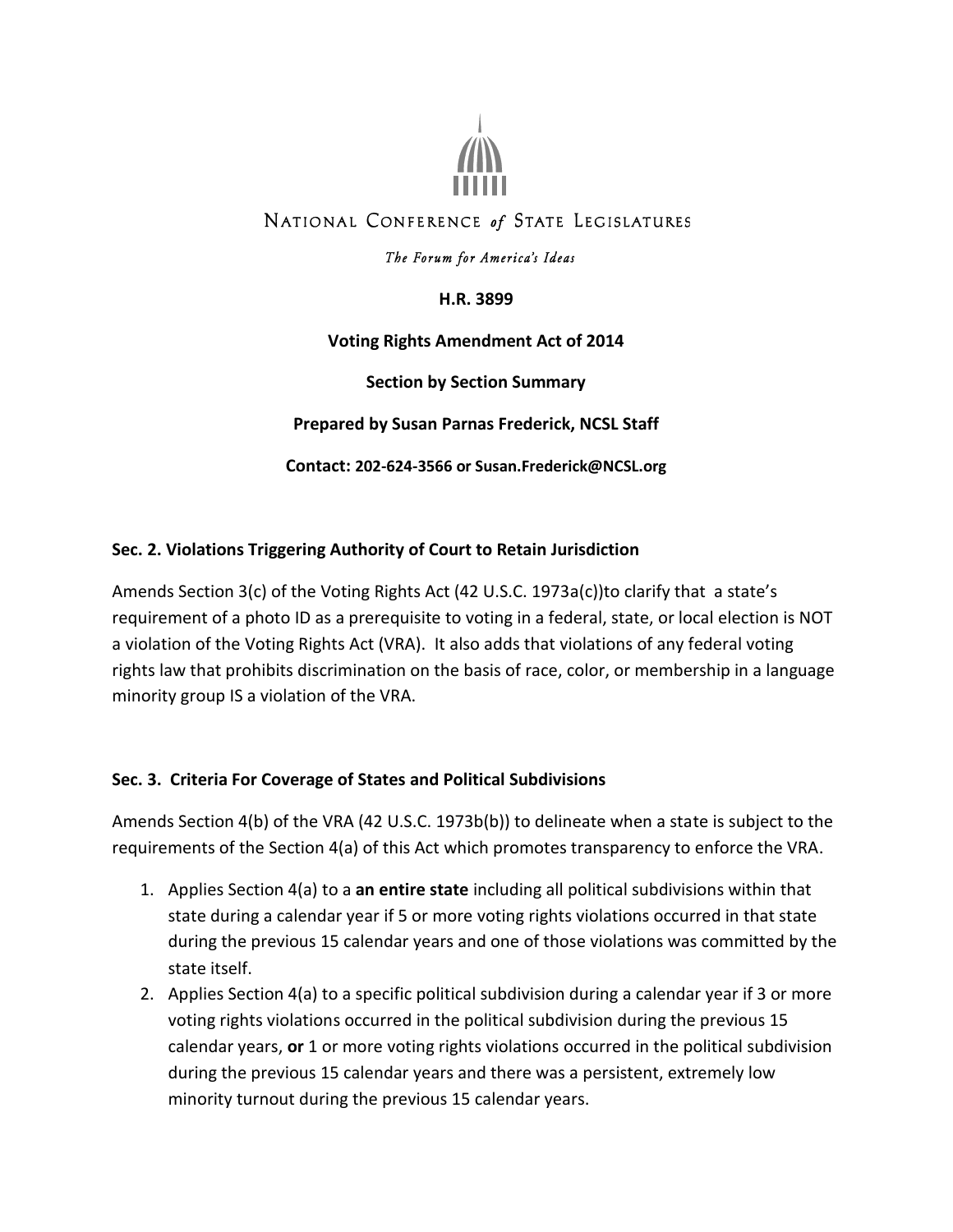The period of application in the absence of a court-decreed declaratory judgment which remains in effect is January 1 of the year in which section 4(a) applies and shall end on the date that is 10 years after January 1 of the year in which the most recent voting rights violation occurred in the state or political subdivision.

Relieves a state or political subdivision from the provisions of Section 4(a) if such state or political subdivision obtains a court-decreed declaratory judgment. If a state commits a voting violation after the issuance of the declaratory judgment, it is back under the coverage formula.

Describes when a voting rights violation has occurred in a state or political subdivision that subjects a state to the coverage formula:

- 1. Where there is a final judgment by any U.S. court that a denial or abridgement of the right to vote on account of race, color, or membership in a language minority group.
- 2. Where there is a final judgment by any U.S. court that a voting qualification or prerequisite to voting or standard, practice, or procedure was imposed or applied or would have been imposed or applied in a state or political subdivision in a manner that resulted in or would have resulted in a denial or abridgement of the right to vote on account of race, color, or membership in a language minority group has occurred.
- 3. Where there is a final judgment by any U.S. court that has **denied a state or political subdivision's request for a declaratory judgment** under section 3(c) of the VRA or section 5 of the VRA and thus prevented a voting qualification or prerequisite to voting or standard, practice or procedure with respect to voting from being enforced.
- 4. Where the Attorney General has made an objection under VRA sections 3(c) or 5 (preclearance), which has not been overturned by a court, that prevented a voting qualification or prerequisite to voting or standard, practice or procedure with respect to voting from being enforced anywhere within the state or political subdivision. **This subsection exempts objections made regarding the use of photo ID in a state or political subdivision as a prerequisite to voting in a federal, state, or local election**.

Defines that any one of the following conditions constitutes persistent, extremely low minority turnout in a political subdivision:

- 1. In presidential elections held in the political subdivision during the previous 15 calendar years:
	- a. In the majority of such elections, the minority turnout rate in the political subdivision was below:
		- i. the minority turnout rate for the entire nation,
		- ii. the nonminority turnout rate for the entire nation,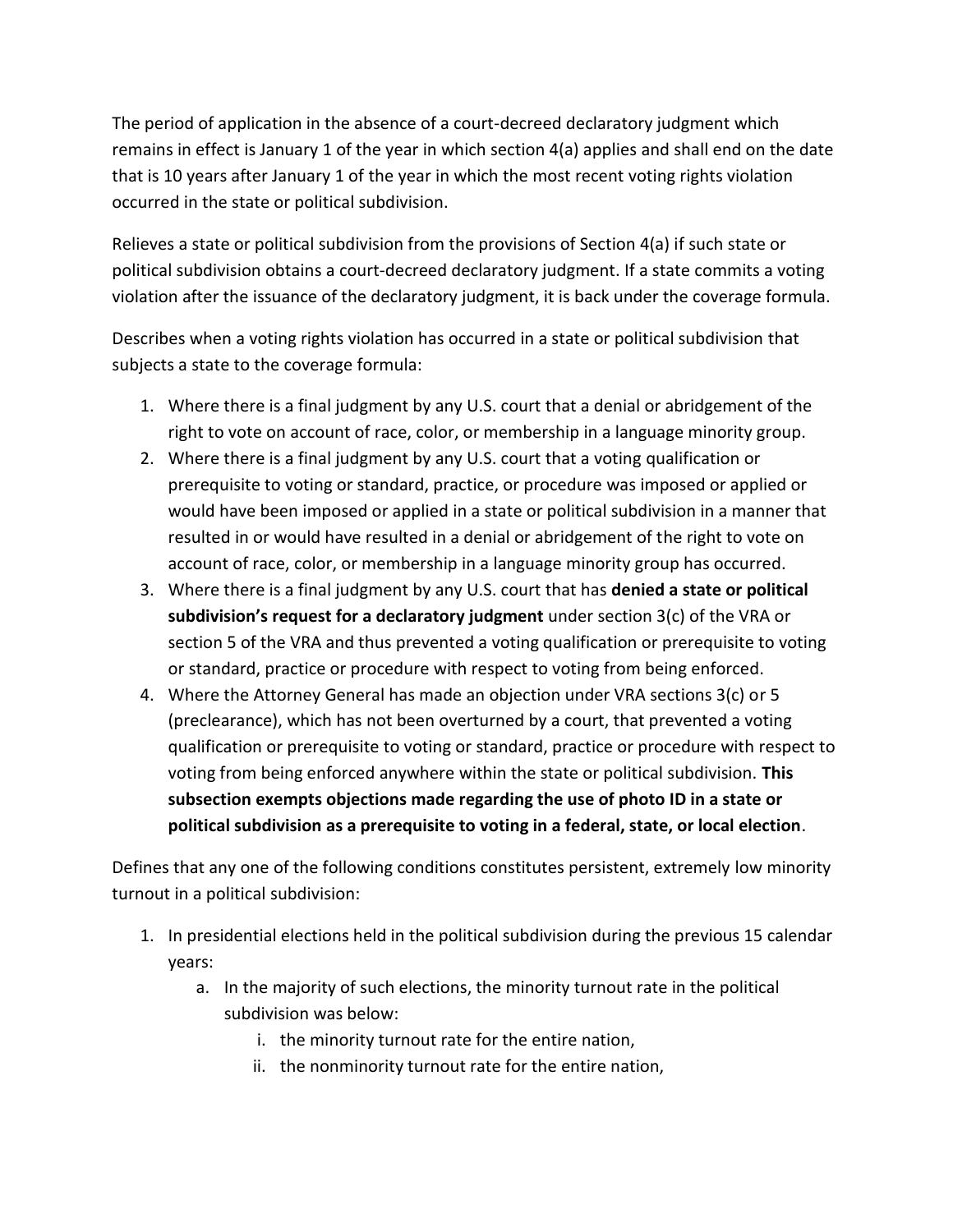- iii. the minority turnout rate for the state in which the political subdivision is located,
- iv. the nonminority turnout rate for the state which the political subdivision is located, and
- v. the nonminority turnout rate for the political subdivision; and
- b. The average minority turnout rate across all such elections in the political subdivision was more than 10 percentage points below the average nonminority turnout rate for the entire nation.
- 2. In general elections for federal office which were held in the political subdivision during the previous 15 calendar years:
	- a. In the majority of such elections, the minority turnout rate in the political subdivision was below:
		- i. the minority turnout rate for the state in which the political subdivision is located,
		- ii. the nonminority turnout rate for the state in which the political subdivision is located,
		- iii. the nonminority turnout rate for the political subdivision,
	- b. The average minority turnout rate across all such elections in the political subdivision was more than 10 percentage points below the average nonminority turnout rate for the state in which the political subdivision is located.

**Requires that the Attorney General make decisions about violations "as early as practicable" during a calendar year, and includes a requirement that (s)he update the list of voting rights violations for each state and political subdivision.**

**Requires that in odd-numbered years, the Attorney General shall, in consultation with the "heads of the relevant offices of government" make determinations of turnout rates "as early as practicable." The Attorney General is required to include minority and nonminority turnout rates for each state and political subdivision.**

# **Attorney General determinations are effective upon the date they are published in the Federal Register.**

Important definitions:

- 1. General election for federal office a general election **held solely or in part** for the purpose of electing any candidate for President, Vice President, Presidential elector, Senator, Member of Congress.
- 2. Minority persons who identify themselves as being of Hispanic or latino origin, of a race other than white, or of 2 or more races.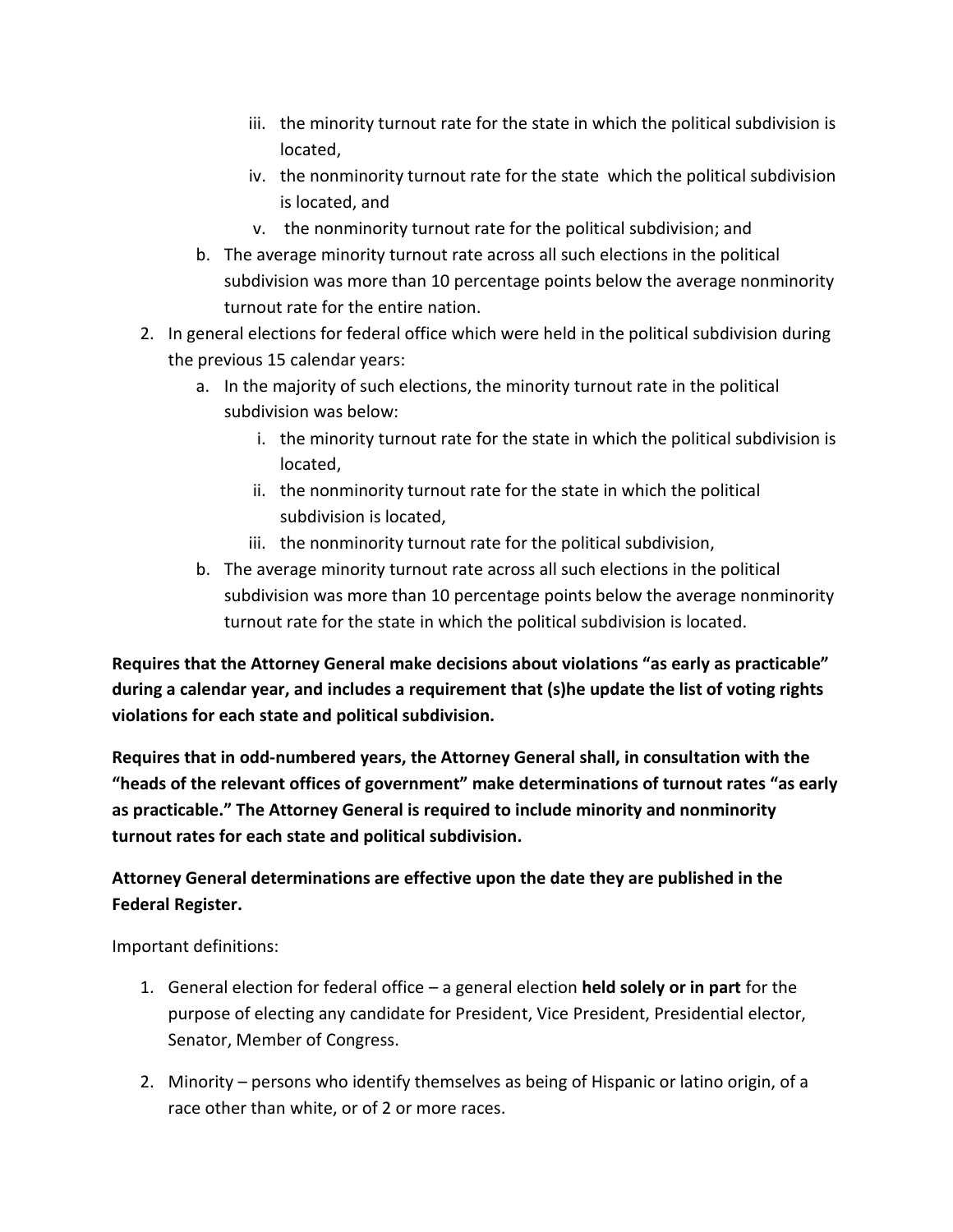- 3. Nonminority persons who identify themselves as being not of Hispanic or latino origin, white, and not of any other race.
- 4. Turnout rate- the amount (percentage) equal to the quotient of the number of individuals in a demographic group who are 18 years of age or older who cast ballots in the election divided by the total number of individuals in that group who are 18 years of age or older on the date of the election.

## **Repeals the provision of the VRA requiring retention of a 3 judge court.**

### **Sec. 4. Promoting Transparency to Enforce the Voting Rights Act.**

Creates a new section of the VRA relating to transparency. All states must comply and this section is effective within 60 days of enactment.

- 1. Provides that if a state or political subdivision makes any changes to voting prerequisite, standard, practice or procedure affecting voting in any election for Federal office which is different from what was in effect 180 days before the election date, the state or political subdivision making the change shall provide reasonable public notice in the state or political subdivision, and on the internet. Notice must occur in a reasonably convenient and accessible format, with a concise description of the change including the differences between the new and the old standard. This notice must be provided no later than 48 hours after making the change.
- 2. Requires state or political subdivisions with authority to allocate registered voters to provide reasonable public notice and on the internet:
	- a. The name or number of the polling place or precinct,
	- b. The location, including street address of polling places,
	- c. The voting age population of the area served by the precinct or polling place, broken down by demographic groups if this information is reasonably available.
	- d. The number of registered voters assigned to the precinct or polling place broken down by demographic groups if this information is reasonably available.
	- e. The number of voting machines assigned.
	- f. The number of official paid poll workers assigned
	- g. The number of official volunteer poll workers assigned.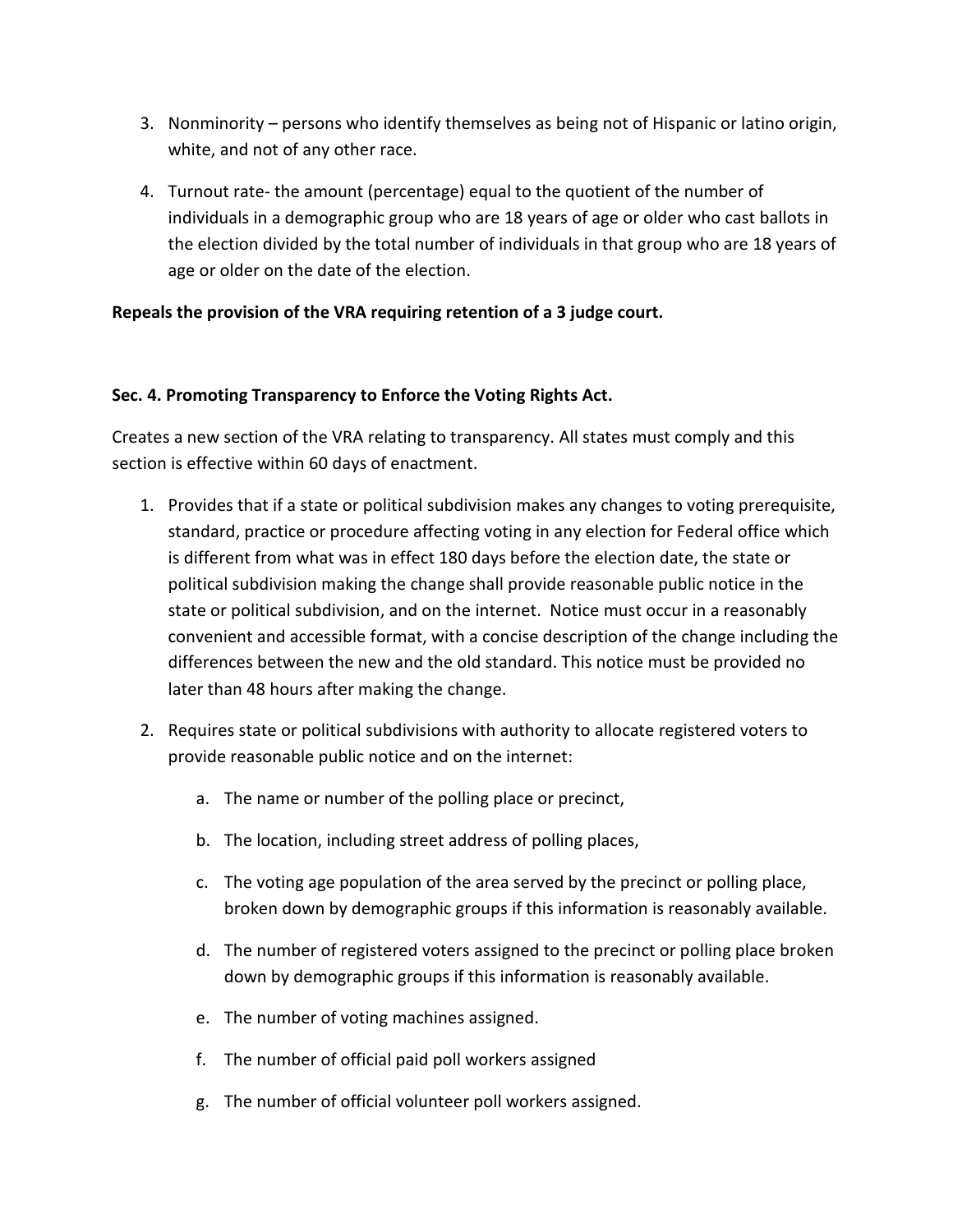- h. The dates and hours of operation of each polling place.
- 3. States that if a state or political subdivision makes any changes to the above information, there must be public notice, including internet notice, not later than 48 hours after such changes are made. If the change occurs less than 48 hours before an election, the public notice shall be made as soon as practicable after the change occurs.
- 4. Establishes transparency requirements for changes relating to demographics and electoral districts.
	- a. If a state or political subdivision makes changes to the constituency that will participate in a federal, state, or local election or makes changes in the boundaries of a voting unit or electoral district in an election for federal, state or local office (including through redistricting, reapportionment, changing from atlarge elections to district-based elections or vice-versa), it shall provide reasonable notice including internet notice no later than 10 days after the change.
	- b. Describes the geographic areas contemplated by this section as:
		- i. The state as a whole or the political subdivision as a whole if the change applies to the entire state or political subdivision.
		- ii. If voting units or electoral districts are to be replaced or eliminated, a list of each voting unit or electoral district that will be eliminated.
		- iii. If voting units or electoral districts are to be added, a list of each voting unit or electoral district that will be added.
	- c. Describes the demographic and electoral data as:
		- i. The voting age population broken down by demographic group.
		- ii. If reasonably available to the state or political subdivision, an estimate of the population of the area which consists of citizens of the U.S. who are 18 years or older broken down by demographic group.
		- iii. The number of registered voters broken down by demographic group, if reasonably available.
		- iv. The actual number of votes, or estimated number if actual isn't reasonably available, received by each candidate in each statewide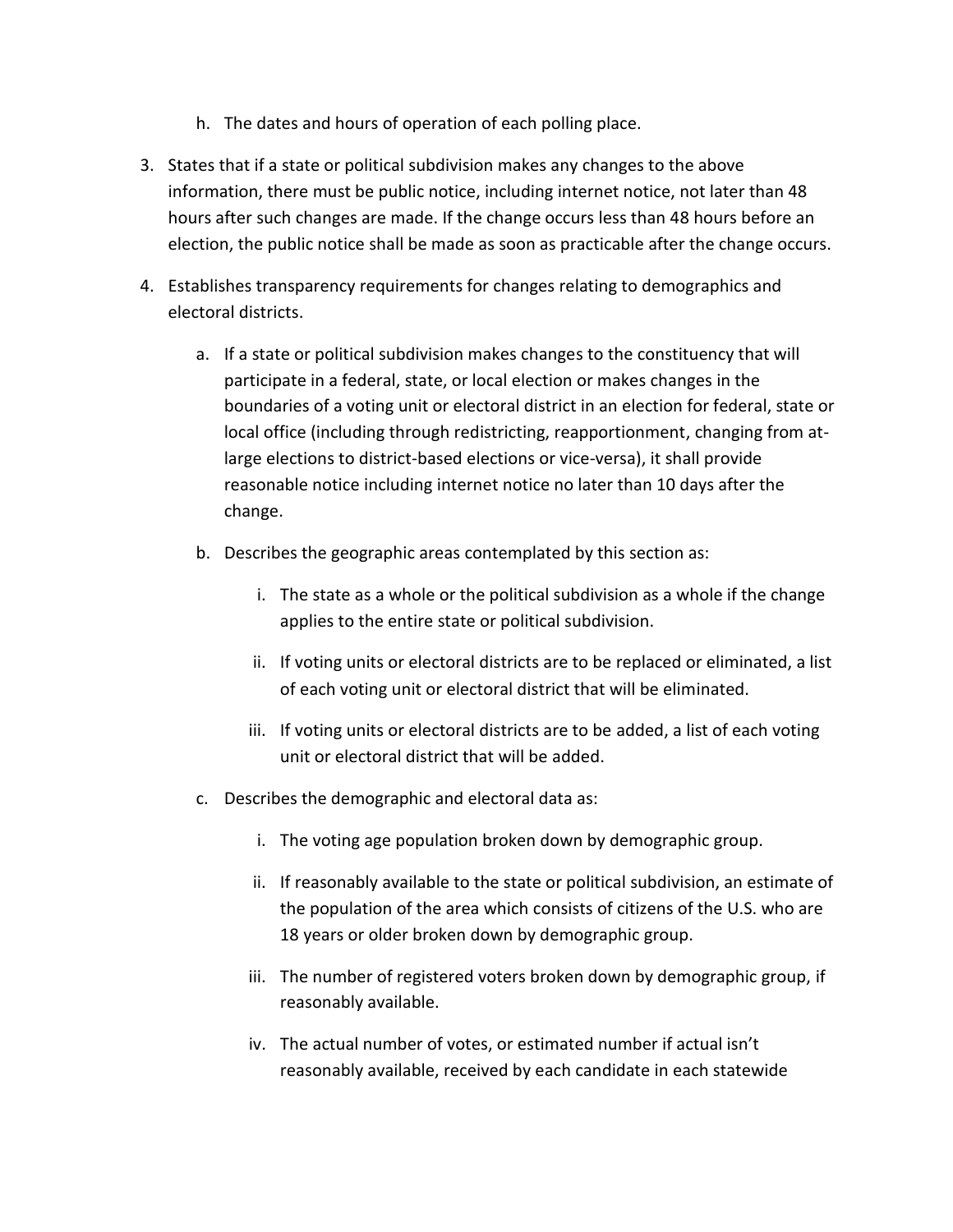election and in each local election held during the 5 year period whch ends on the date the change involved is made.

- 5. Provides for an exception to the transparency requirements for municipalities and school districts with populations less than 10,000 as determined by the most recent census.
- 6. Vests the Attorney General with authority to issue rules specifying the format for reasonable accessibility.
- 7. Protects the right to vote even if a person does not comply with any change made by a state or political subdivision if the state or political subdivision fails to meet the transparency requirements of this section.
- **8.** Defines demographic group as each group which Section 2 of this Act protects from the denial or abridgement of the right to vote on account of race or color. Defines election as an election for federal office including any general or special primary or runoff election held solely **or in part** to elect the President, Vice President, Senators, Representatives etc…

## **Section 5. Authority to Assign Observers.**

Clarifies that the Attorney General may, in his/her judgment assign election observers to enforce the right to vote **in preclearance states** and require observers in areas where voters have meritoriously complained in writing that efforts to violate the bilingual election requirements of section 203 of the VRA have either occurred or are likely to occur.

### **Section 6. Injunctive Relief.**

Creates a private right of action by permitting **any aggrieved person** or the Attorney General to institute an action for violations of this Act. There is no private right of action in the current VRA.

**Institutes a new legal standard for relief** under this Act by requiring a court to grant relief if it determines that the hardship imposed on the state or political subdivision will be less than the hardship which would be imposed on the aggrieved person or U.S. if the relief was not granted.

- 1. In making this determination with respect to a change in any voting qualification, prerequisite to voting, or standard, practice or procedure affecting voting, the court shall consider:
	- a. Whether the prior practice or standard was adopted as a remedy pursuant to a federal court judgment, consent decree or admission regarding discrimination on